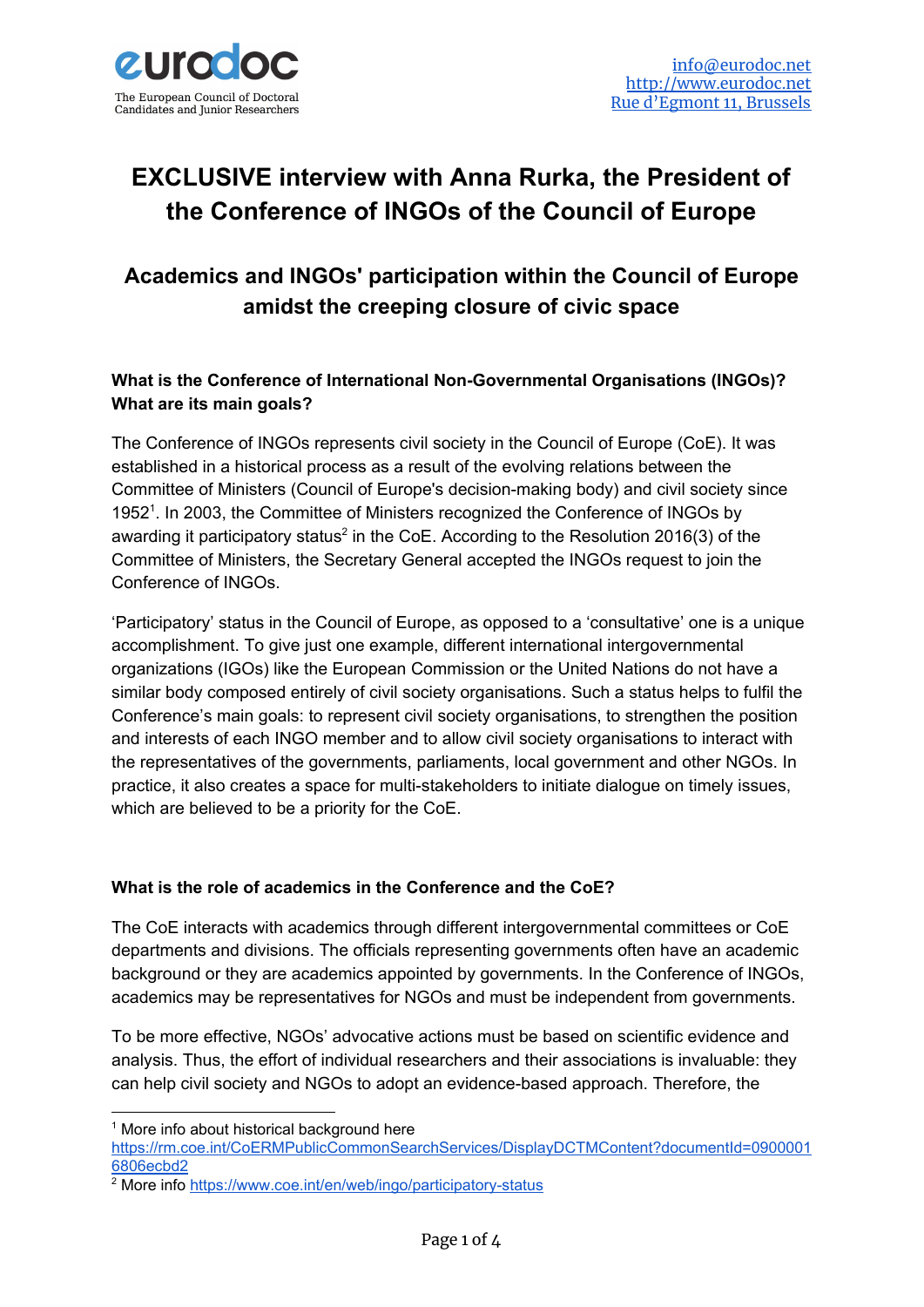

Conference of INGOs created an Expert Council on NGO Law<sup>3</sup> in 2008 with experts, including academics with a strong legal background. The experts are appointed for a three-year mandate by the Bureau of the Conference of INGOs. Furthermore, academics from other fields are also welcome within the Conference of INGOs in the fields that they commit to within their own NGOs. Universities, however, cannot be contributors due to the CoE definition of  $NGOs<sup>4</sup>$ .

Scientists and researchers also have an important role to play in political decision-making, science advocacy and campaigning for academic freedom, especially amidst the 'post-truth era' and resurgence of authoritarianism. Despite the division of the scientific community regarding the issue on association or disassociation between academia and activism, scientists need to speak up, at the very least, for science itself. The global movement for climate change is a great example of the activism initiated by the academics. Their concern is both the climate and the will to build political decision making on science. Nowadays, some politicians and anti-science movements want to deny scientific evidence, and have witnessed recent confrontation and polarisation regarding gender issues. The Conference has also recently focused attention on denouncing assumptions created to support a boycott of the CoE Istanbul Convention. Such denial is usually based on beliefs and ideologies and for this reason it is clear to me that today, academics cannot stay silent as either scientists, activists or simply as citizens..

Finally, in countries like Turkey or Hungary (amongst others) we observe increasing restrictions on academic autonomy. Preserving such autonomy within academic institutions is essential to educate younger generations on democracy and human rights and is only possible if the right to freedom of expression, the right to freedom of thought, and independence of the private and public universities are preserved and kept independent from government doxa. The University must be kept a 'republic' within the State, which itself has a definitive obligation to preserve this space as such. Therefore, NGOs like Eurodoc, have a special role to advocate for academic autonomy whenever it is endangered, and the Conference of INGOs is a perfect arena for this.

# **How can ECRs voice their concerns about the growing threat to academic freedom in Europe?**

Each INGO member of the Conference of INGOs can propose a topic to or write a concern directly to the Standing Committee of the Conference of INGOs, or to its Bureau if they wish to take a position on a specific topic. However, at the beginning of the 2018 mandate, we created a global action plan for the duration of the Standing Committee and Bureau mandates. INGO members were consulted and asked to propose a specific topic for the working groups within the thematic committees. In this way, a proposal of specific issues or

<sup>&</sup>lt;sup>3</sup> More info <https://www.coe.int/en/web/ingo/ngo-legislation>

<sup>4</sup> Our definition of NGOs comes from the Recommendation 2007/14 of the Committee of Ministers to Member States on the **legal [status](https://search.coe.int/cm/Pages/result_details.aspx?ObjectId=09000016805d534d)** of NGOs in Europe, the universities are not part of that, contrary to European Union Agency for Fundamental Rights (FRA) which includes universities to the category of civil society organisations.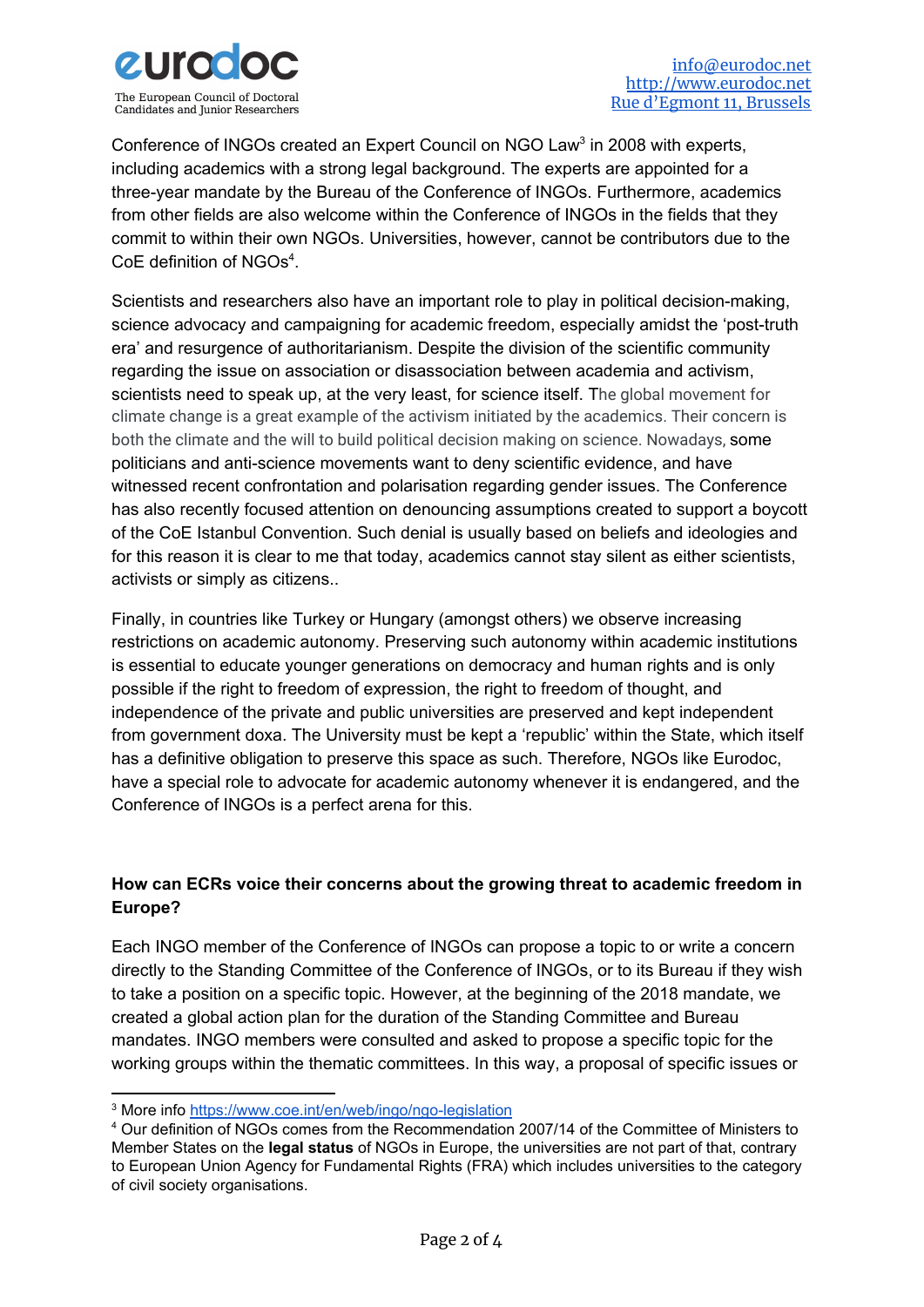

objectives could be included in the three-year action plan. Consequently, such a practice can be continued at the beginning of the new 2021 mandate.

Next, the Conference has two ways to act. First, if the Conference of INGOs wants to have a common position, it can draft and adopt a common recommendation, resolution or both. The recommendations which are adopted are sent to the Secretary General's cabinet and to other CoE bodies. It is important that the recommendations and resolutions are useful for the NGOs, the CoE, and civil society in the Member States. For me, however, the action is not finished when we only adopt the recommendations. Organizations need to understand what they want to do with it afterwards. For example, NGOs should also advocate and implement changes locally, nationally or in collaboration with CoE bodies or parliamentarians based on the recommendation or resolution. Sometimes, one such document is the first step in drawing the attention of Parlamentarians. In other cases, the recommendation or resolution of the Conference can also contribute to a parliamentary report under preparation.

Moreover, if the issue is 'politically hot', it is also easier to raise awareness about it during a one-hour side event when the Parliamentary Assembly of the Council of Europe (PACE) or the Congress of Local and Regional Authorities sessions are held. During this direct contact with parliamentarians, we have the opportunity to discuss migration, modern slavery, political prisoners or academic freedom - all of which are of particular importance to the CoE and/or civil society in the Member States.

Secondly, while being represented in around twenty steering committees within the CoE (often intergovernmental ones), we can work on the aforementioned core issues by focusing on the essence for the documents content. This is only possible because the Conference of INGOs, PACE and Congress of Local and Regional Authorities have the status of a participant - individual NGOs can only request accreditation as observers there. For example, Eurodoc has an observer status in the Steering Committee for Education Policy and Practice. Nonetheless, none of these bodies have the right to vote in such a committee only the members (i.e. governments) can do so. Therefore, I believe that academic freedom should persist as a vital topic for discussion within the internal committees of the Conference of INGOs, such as in the 'Human Rights' or 'Education and Culture' Committees. Members of those committees can start such a debate.

# **You often talk about the threat presented by the gradual closure of civic space. Are you concerned about the effect of this trend on early career researchers (ECRs)?**

Surprisingly, such a closure comes from academics who restrict themselves. As an academic, I see that some individuals, depending on the country where they work, have a problem with speaking publicly about their civic engagement as academics. They argue that academia should be neutral and not engaged in social or civil activism. For me, this is a false debate. Every academic is also a free person and has the same rights to speak freely as any other citizen. However, the decision of whether an academic chooses to contribute to civic engagement is something that I personally respect.